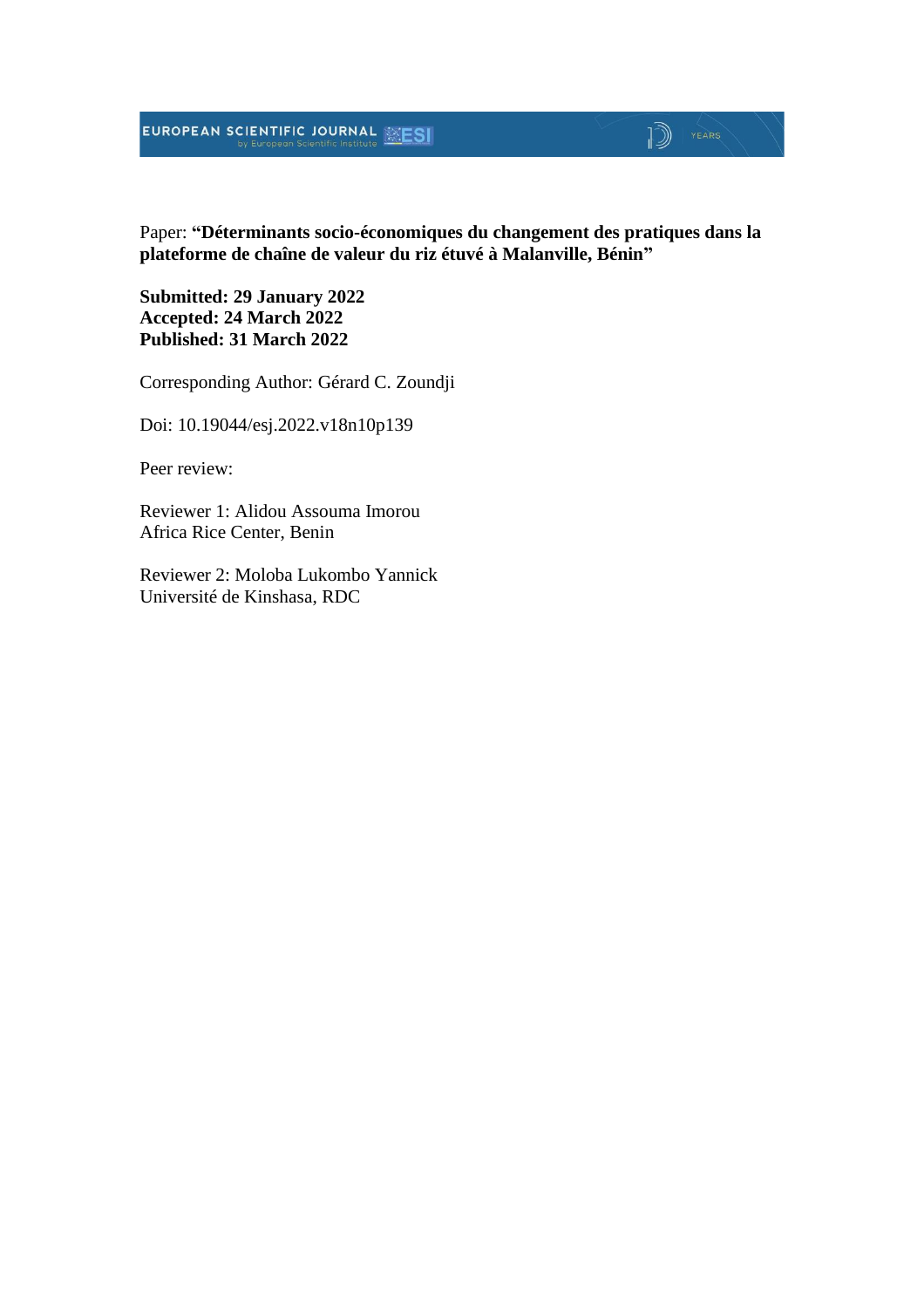# **ESJ** *Manuscript Evaluation Form 2021*

This form is designed to summarize the manuscript peer review that you have completed and to ensure that you have considered all appropriate criteria in your review. Your review should provide a clear statement, to the authors and editors, of the modifications necessary before the paper can be published or the specific reasons for rejection.

Please respond within the appointed time so that we can give the authors timely responses and feedback.

NOTE: ESJ promotes peer review procedure based on scientific validity and technical quality of the paper (not perceived the impact). You are also not required to do proofreading of the paper. It could be recommended as part of the revision.

*ESJ editorial office would like to express its special gratitude for your time and efforts. Our editorial team is a substantial reason that stands ESJ out from the crowd!*

| Reviewer Name: Alidou ASSOUMA-<br><b>IMOROU</b>                                                                                                                                                                                                                                 |                                                      |
|---------------------------------------------------------------------------------------------------------------------------------------------------------------------------------------------------------------------------------------------------------------------------------|------------------------------------------------------|
| University/Country: Bénin                                                                                                                                                                                                                                                       |                                                      |
| Date Manuscript Received: 07 Février<br>2022                                                                                                                                                                                                                                    | Date Review Report Submitted: 02<br><b>Mars 2022</b> |
| <b>Manuscript Title:</b>                                                                                                                                                                                                                                                        |                                                      |
| <b>ESJ Manuscript Number:</b>                                                                                                                                                                                                                                                   |                                                      |
| You agree your name is revealed to the author of the paper:                                                                                                                                                                                                                     | Yes                                                  |
| You approve, your name as a reviewer of this paper, is available in the "review history" of the<br>paper: Yes                                                                                                                                                                   |                                                      |
| $\mathbf{V}$ , and the state of $\mathbf{V}$ and $\mathbf{V}$ is the state of $\mathbf{V}$ and $\mathbf{V}$ is the state of $\mathbf{V}$ and $\mathbf{V}$ is the state of $\mathbf{V}$ and $\mathbf{V}$ is the state of $\mathbf{V}$ and $\mathbf{V}$ is the state of $\mathbf$ |                                                      |

You approve, this review report is available in the "review history" of the paper: Yes

### **Evaluation Criteria:**

**Please give each evaluation item a numeric rating on a 5-point scale, along with a thorough explanation for each point rating.**

| <i><b>Questions</b></i>                                                    | <b>Rating Result</b><br>[Poor] 1-5<br>[Excellent] |
|----------------------------------------------------------------------------|---------------------------------------------------|
| 1. The title is clear and it is adequate to the content of the<br>article. |                                                   |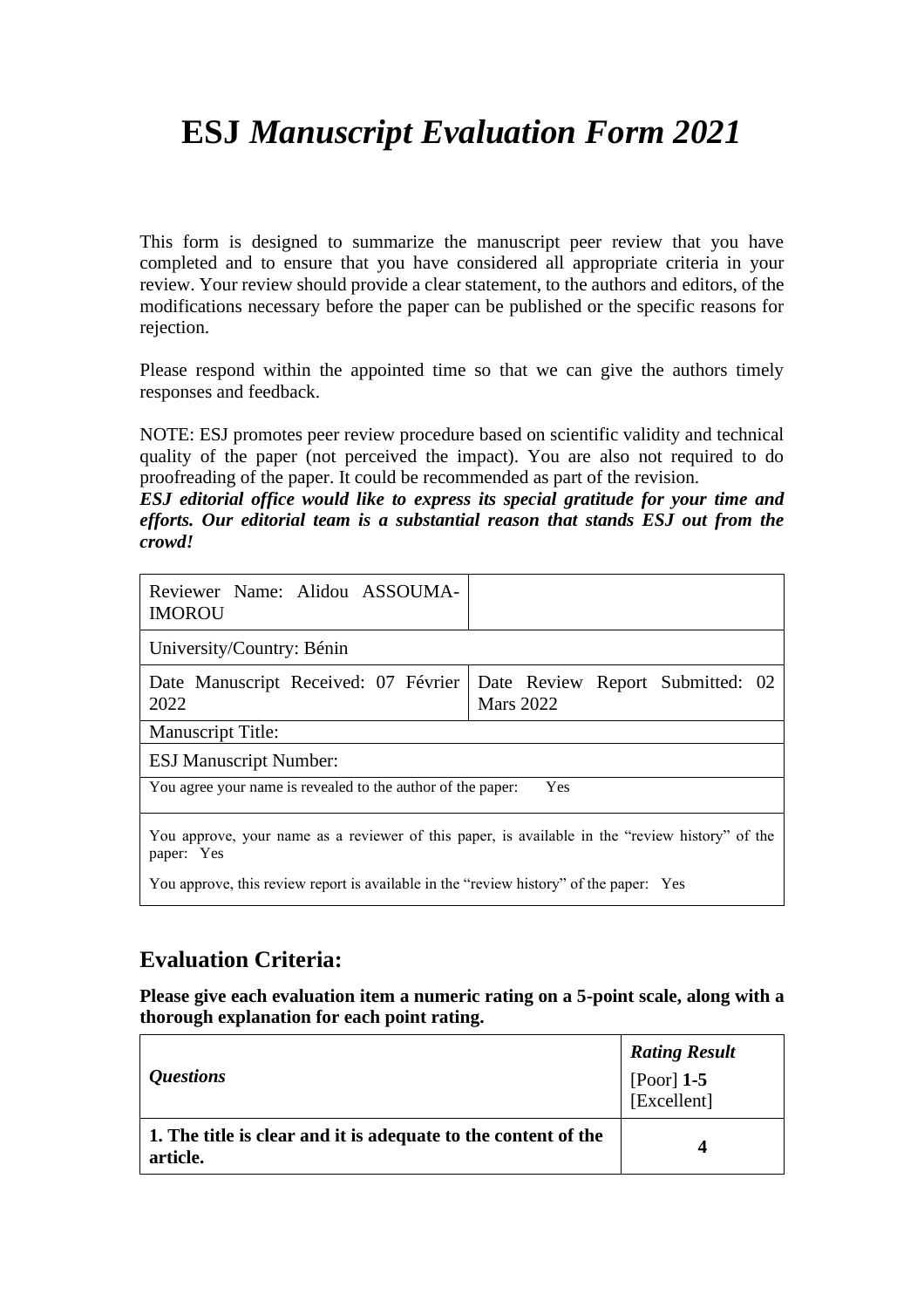| (Le titre est clair et illustrative du contenu)                                                                  |   |
|------------------------------------------------------------------------------------------------------------------|---|
| 2. The abstract clearly presents objects, methods and<br>results.                                                | 3 |
| Le résumé ressort l'essentiel du document mais sa formulation peut être améliorée)                               |   |
| 3. There are few grammatical errors and spelling<br>mistakes in this article.                                    | 4 |
| (Les erreurs de grammaire sont assez minimes)                                                                    |   |
| 4. The study methods are explained clearly.                                                                      | 4 |
| (La méthodologie est adaptée)                                                                                    |   |
| 5. The results are clear and do not contain errors.                                                              | 4 |
| (Les résultats cadrent bien avec l'objectif de départ)                                                           |   |
| 6. The conclusions or summary are accurate and<br>supported by the content.                                      | 3 |
| (le résumé peut être encore amélioré)                                                                            |   |
| 7. The references are comprehensive and appropriate.                                                             |   |
| (Les références sont bien présentées tant à l'intérieur du document qu'au niveau de<br>la table bibliographique) |   |

### **Overall Recommendation** (mark an X with your recommendation):

| Accepted, no revision needed               |  |
|--------------------------------------------|--|
| Accepted, minor revision needed            |  |
| Return for major revision and resubmission |  |
| Reject                                     |  |

## **Comments and Suggestions to the Author(s):**

Reformuler le résumé. Réexpliquer le type d'échantillonnage et corriger les fautes mineures soulignées dans le document.

### **Comments and Suggestions to the Editors Only:**

Acceptez le document après les corrections mineures soulignées.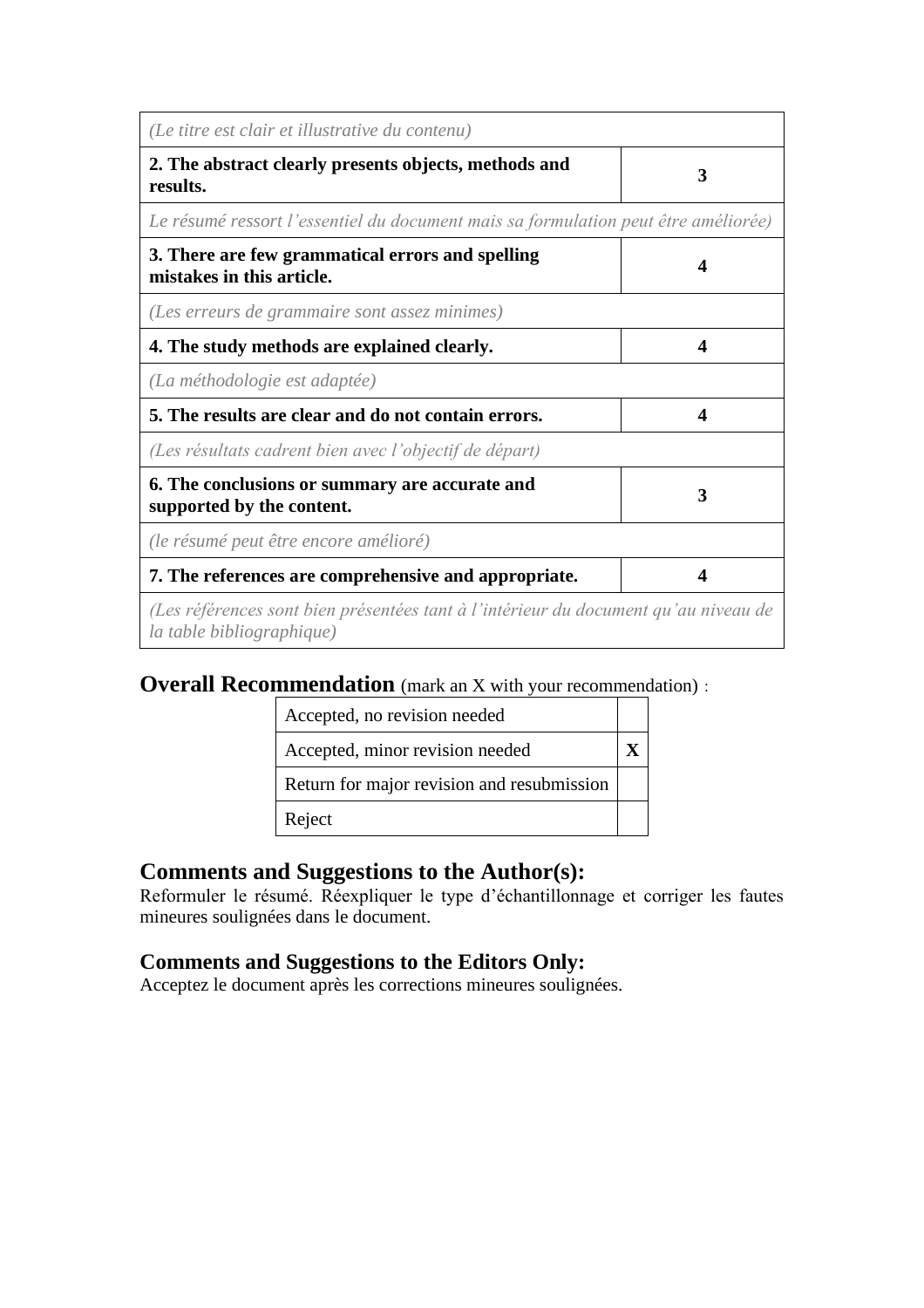# **ESJ** *Manuscript Evaluation Form 2021*

This form is designed to summarize the manuscript peer review that you have completed and to ensure that you have considered all appropriate criteria in your review. Your review should provide a clear statement, to the authors and editors, of the modifications necessary before the paper can be published or the specific reasons for rejection.

Please respond within the appointed time so that we can give the authors timely responses and feedback.

NOTE: ESJ promotes peer review procedure based on scientific validity and technical quality of the paper (not perceived the impact). You are also not required to do proofreading of the paper. It could be recommended as part of the revision.

*ESJ editorial office would like to express its special gratitude for your time and efforts. Our editorial team is a substantial reason that stands ESJ out from the crowd!*

| Date Manuscript Received:01 Mars<br>2022                                 | Date Review Report Submitted: 15 Mars<br>2022                                                                   |
|--------------------------------------------------------------------------|-----------------------------------------------------------------------------------------------------------------|
| dans la plateforme de chaîne de valeur du riz étuvé à Malanville, Bénin. | Manuscript Title: Déterminants socio-économiques du changement des pratiques                                    |
| <b>ESJ Manuscript Number:</b>                                            |                                                                                                                 |
| You agree your name is revealed to the author of the paper:              | Yes/No                                                                                                          |
| Yes/No<br>paper:                                                         | You approve, your name as a reviewer of this paper, is available in the "review history" of the                 |
| T                                                                        | and the state of the state of the state of the state of the state of the state of the state of the state of the |

You approve, this review report is available in the "review history" of the paper: Yes/No

### **Evaluation Criteria:**

**Please give each evaluation item a numeric rating on a 5-point scale, along with a thorough explanation for each point rating.**

| <i><b>Ouestions</b></i>                                                    | <b>Rating Result</b><br>[Poor] $1-5$<br>[Excellent] |
|----------------------------------------------------------------------------|-----------------------------------------------------|
| 1. The title is clear and it is adequate to the content of the<br>article. | 5                                                   |
| Very tittled                                                               |                                                     |
| 2. The abstract clearly presents objects, methods and<br>results.          | 3,25                                                |